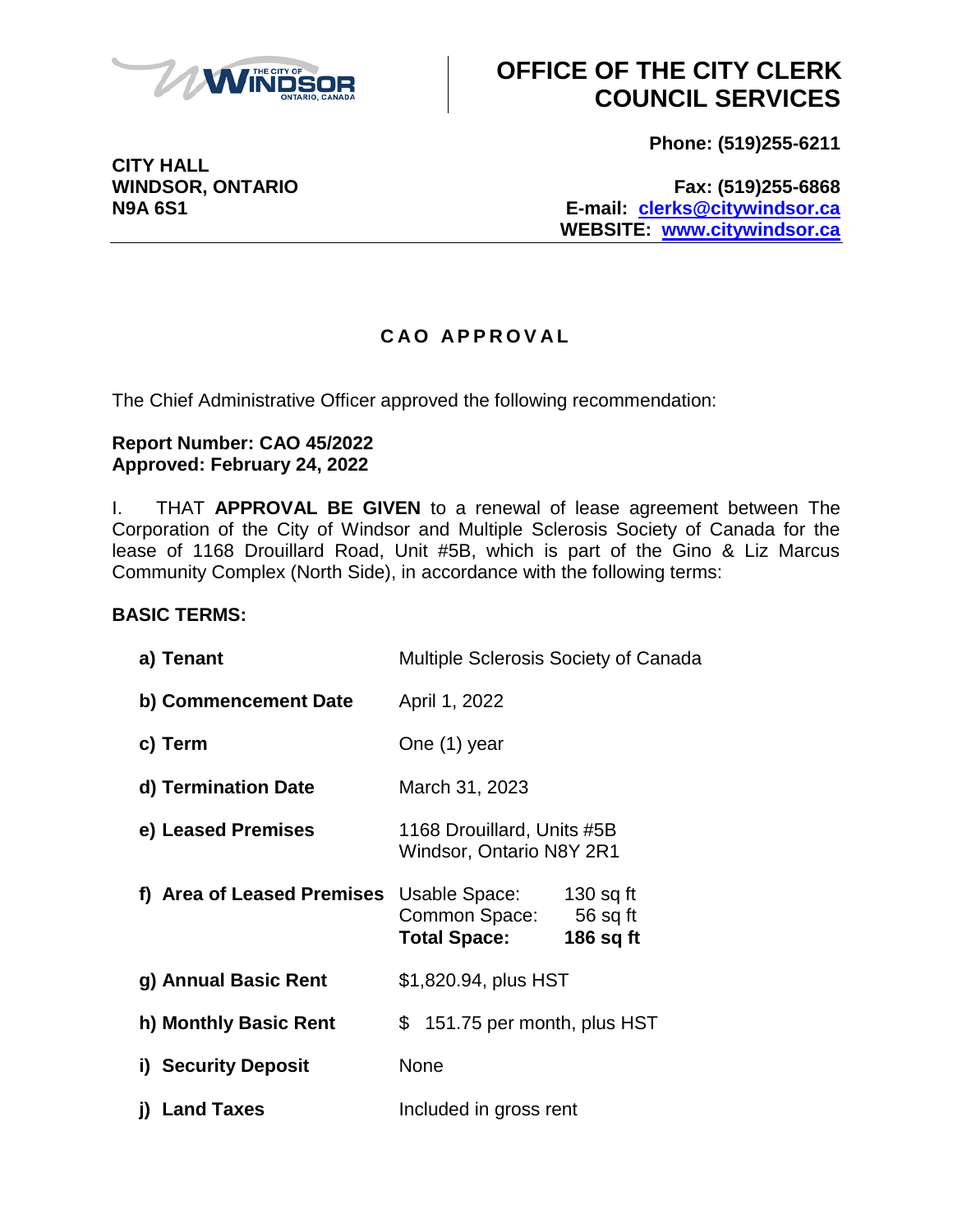

**Phone: (519)255-6211**

**CITY HALL**

#### **WINDSOR, ONTARIO Fax: (519)255-6868 N9A 6S1 E-mail: [clerks@citywindsor.ca](mailto:clerks@citywindsor.ca) WEBSITE: [www.citywindsor.ca](http://www.citywindsor.ca/)**

| k) Utilities           | Included in gross rent                                                                                                                                                                                                                                                                                                                                                                                                             |
|------------------------|------------------------------------------------------------------------------------------------------------------------------------------------------------------------------------------------------------------------------------------------------------------------------------------------------------------------------------------------------------------------------------------------------------------------------------|
| I) Permitted Use       | Office / Meeting Space                                                                                                                                                                                                                                                                                                                                                                                                             |
| m)Insurance            | <b>General Liability Insurance</b><br>Minimum Limit \$2,000,000<br>Tenant's Legal Liability Insurance<br>Minimum Limit \$300,000<br>The Corporation of the City of Windsor to be listed as<br>an additional insured, include cross liability and 30<br>days' notice of cancellation                                                                                                                                                |
| n) Overholding Rental  | \$303.49 per month, plus HST                                                                                                                                                                                                                                                                                                                                                                                                       |
| o) Renewal             | One (1) year option to renew, upon mutual consent<br>and on the same terms and conditions, save and<br>except rent. The term recommended represents the<br>renewal period                                                                                                                                                                                                                                                          |
| p) Guarantor           | None                                                                                                                                                                                                                                                                                                                                                                                                                               |
| q) Special Provisions: | Tenant shall comply with the most up-to-date<br>regulations in place under<br>the <i>Emergency</i><br>Management and Civil Protection Act, as amended<br>from time to time, regardless of the frequency of such<br>amendments. Tenant shall also comply with any<br>guidelines and best practices issued by the Province<br>of Ontario or any other governing body in relation to<br>limiting the spread of COVID-19               |
|                        | Tenant acknowledges and assumes responsibility for<br>complying with the Reopening Ontario (A Flexible<br>Response to COVID-19) Act, 2020, S.O. 2020, c. 17,<br>as may be amended from time to time, and all<br>regulations, rules, and orders issued thereunder,<br>including,<br>without limitation, any<br>masking<br>requirements, physical distancing requirements,<br>capacity limits, and proof of vaccination requirements |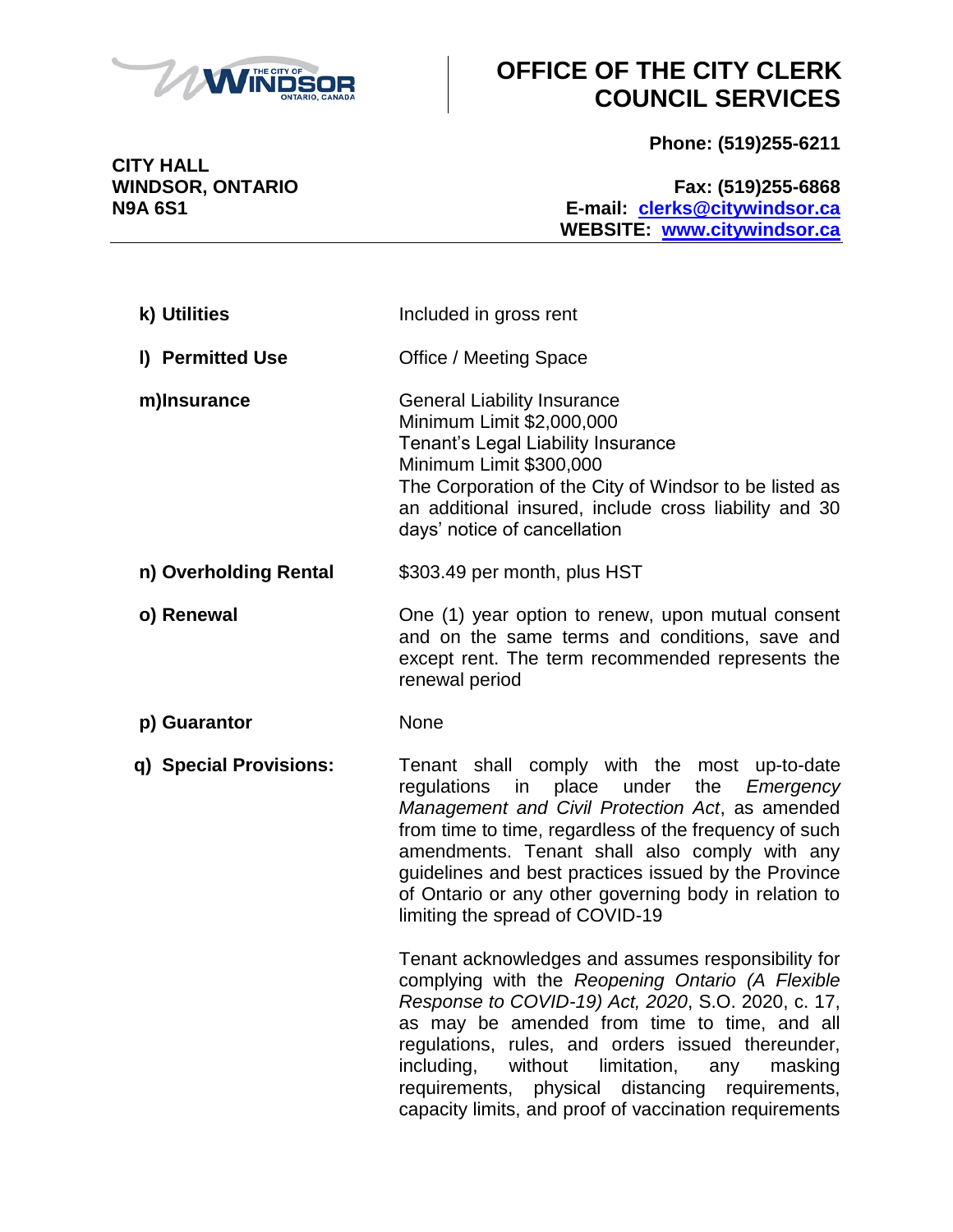

**Phone: (519)255-6211**

**CITY HALL**

#### **WINDSOR, ONTARIO Fax: (519)255-6868 N9A 6S1 E-mail: [clerks@citywindsor.ca](mailto:clerks@citywindsor.ca) WEBSITE: [www.citywindsor.ca](http://www.citywindsor.ca/)**

(the "**COVID Rules**"). Tenant further agrees to indemnify and hold harmless The Corporation of the City of Windsor from any and all liability, fines, loss, claims, demands, costs and expenses arising in any way from any failure to comply with the COVID Rules

With respect to boardroom usage at the Gino and Liz Marcus Community Complex (North Side), Tenant is permitted to use the board room for no charge up to eight (8) times per calendar month

Boardroom usage over and above eight (8) times per calendar month will be charged at the rate of \$10.00 per hour up to a maximum of \$50.00 per day

Other than the boardroom, the current fee schedule approved by City Council applies to the rental of each room. Tenant is responsible for confirming rates with staff when booking rentals

II. THAT the Chief Administrative Officer and City Clerk **BE AUTHORIZED** to sign a Lease Renewal Agreement, to be satisfactory in form to the City Solicitor, in content to the Lease Administrator and the Executive Director of Recreation and Culture, and in financial content to the City Treasurer.

> Report Number: CAO 45/2022 Clerk's File: APM/12109

*Anna Ciacelli*

Deputy City Clerk/Supervisor of Council Services February 25, 2022

Department Distribution

Lease Administrator Manager of Real Estate Services Commissioner, Legal & Legislative **Services** Executive Director of Recreation & Culture